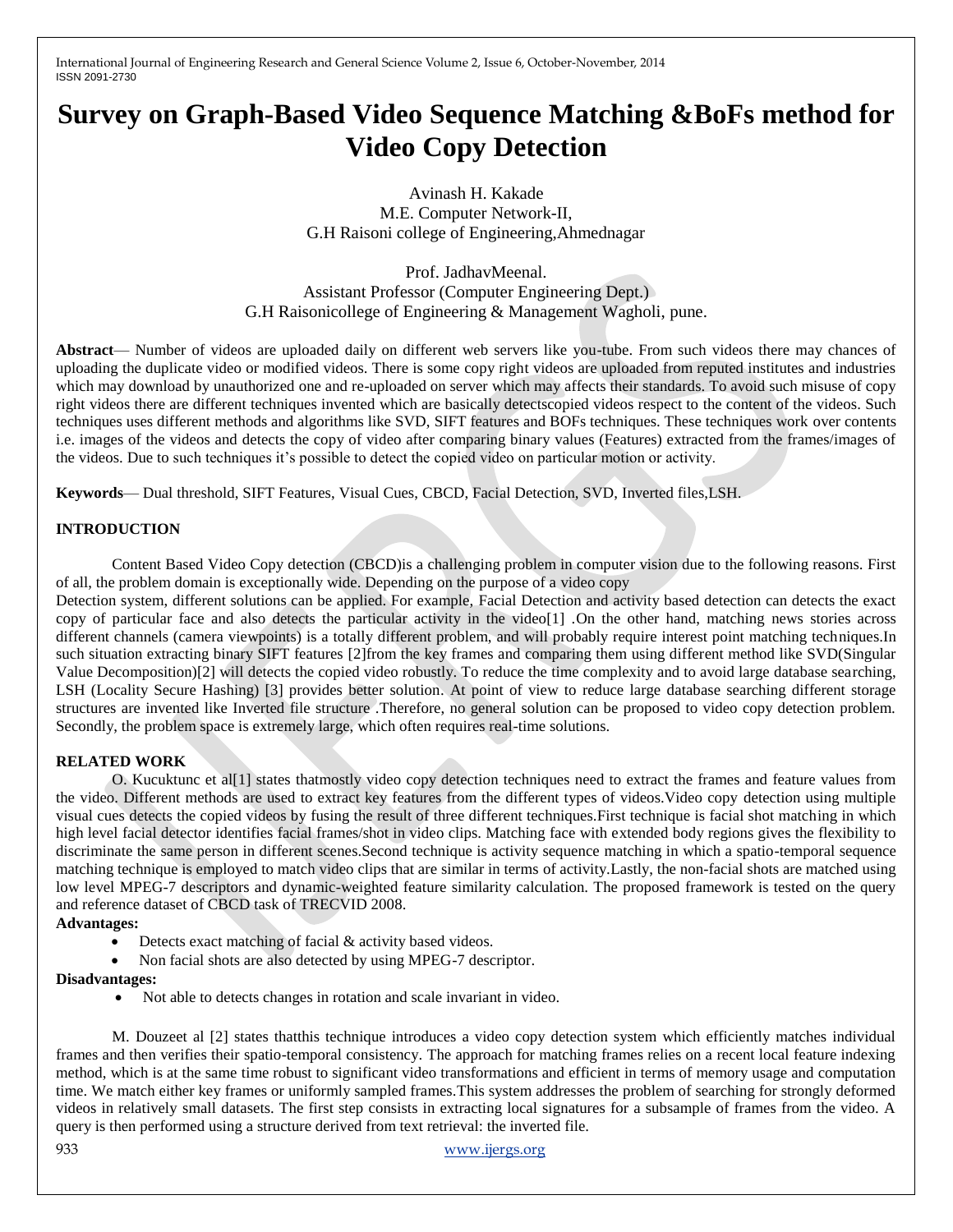International Journal of Engineering Research and General Science Volume 2, Issue 6, October-November, 2014 ISSN 2091-2730

## **Advantages:**

- Better work for finding spatial temporal results
- Query retrieval is fast by using inverted file structure.

#### **Disadvantages:**

- Only matches individual frames with respect to spatial movement.
- Cannot work with large size videos and databases.
- Limited for only spatial temporal image result.

G. Willems et al [3] states that this technic uses content based video copy detection based on the spatial temporal features value.The use of local spatio-temporal features instead of purely spatial ones brings additional robustness and discriminativelyThis system begins with splitting video into small frames. After dividing the video into frames the local features are extracted from each frame.The orientation of the video as well as the speed is almost never changed, however, and as such invariance to in-plane rotation and changes in the temporal scale are not valuable traits. Because of this reason this technique choose the smallest temporal scale possible which has a kernel width of 9 frames and choose the typical magnification radius of 3, which means that each descriptor is computed over 27 frames.For Indexing and retrieving of high-dimensional data on a large-scale is far from trivial as exact nearestneighbor searches suffer from the curse of dimensionality. LSH (Locality Secure Hashing) is such an approximate high dimensional similarity search scheme which is able to find matches in sub linear time. It is able to avoid the curse of dimensionality by hashing the descriptors through a series of projections onto random lines and concatenating the results into a single hash.

## **Advantages:**

- Extract binary unique fingerprint from each frame.
- Retrieval result is fast and unique by using LSH method.
- High dimensional similarities detected.

## **Disadvantages:-**

- Similarity between two different videos not detected.
- Only same videos are detected as copied.
- Video within video not detected.

E. Delponte et al[4] states that in **t**his technique a version of the SVD-matching proposed by Scott and Languet- Higgins and later modified by Pilu that we elaborate in order to cope with large scale variations. To this end we add to the feature detection phase a key point descriptor that is robust to large scale and view-point changes. Furthermore, we include this descriptor in the equations of the proximity matrix that is central to the SVD-matching.According to the length of video, numbers of segments are extracted from the video. But any type of video is made up of large number of frames so there is need to select key frames from extracted segments/frames. Key frame selected on the base of similarity between its next and previous frames.This technique extract the features from the key frames called as SIFT features and then its singular value is calculated to match the SIFT feature point sets of images. This technique works on the base of timestamp of the video.

# **Advantages:**

- Frames count reduced due to key frame selection.
- SVDvalue remains unique for each key frame..
- Detects the variation between the frames.
- Detects the change in rotation, scale change.

# **Disadvantages:**

- Video in video not detected.
- Calculation of SVD value is complex task.

# **ACKNOWLEDGMENT**

I express great many thanks to Prof. MeenalJadhav for his great effort of supervising and leading me, to accomplish this fine work. Also to college and department staff, they were a great source of support and encouragement. To my friends and family, for their warm, kind encourages and loves. To every person gave us something too light my pathway, I thanks for believing in me.

# **CONCLUSION**

In this paper we studied different techniques used for content based video copy detection. Most of them works on the contents of the video i.e. frames/images. Detection of the copied video based on its contents includes use of complex algorithm which is disadvantage of such technique because they needs more time to execute. They need to work on the segments and then selected key frames are used to extract the features value. There is need to develop the new technologies which may detects copied video inn less time and provides better protection.